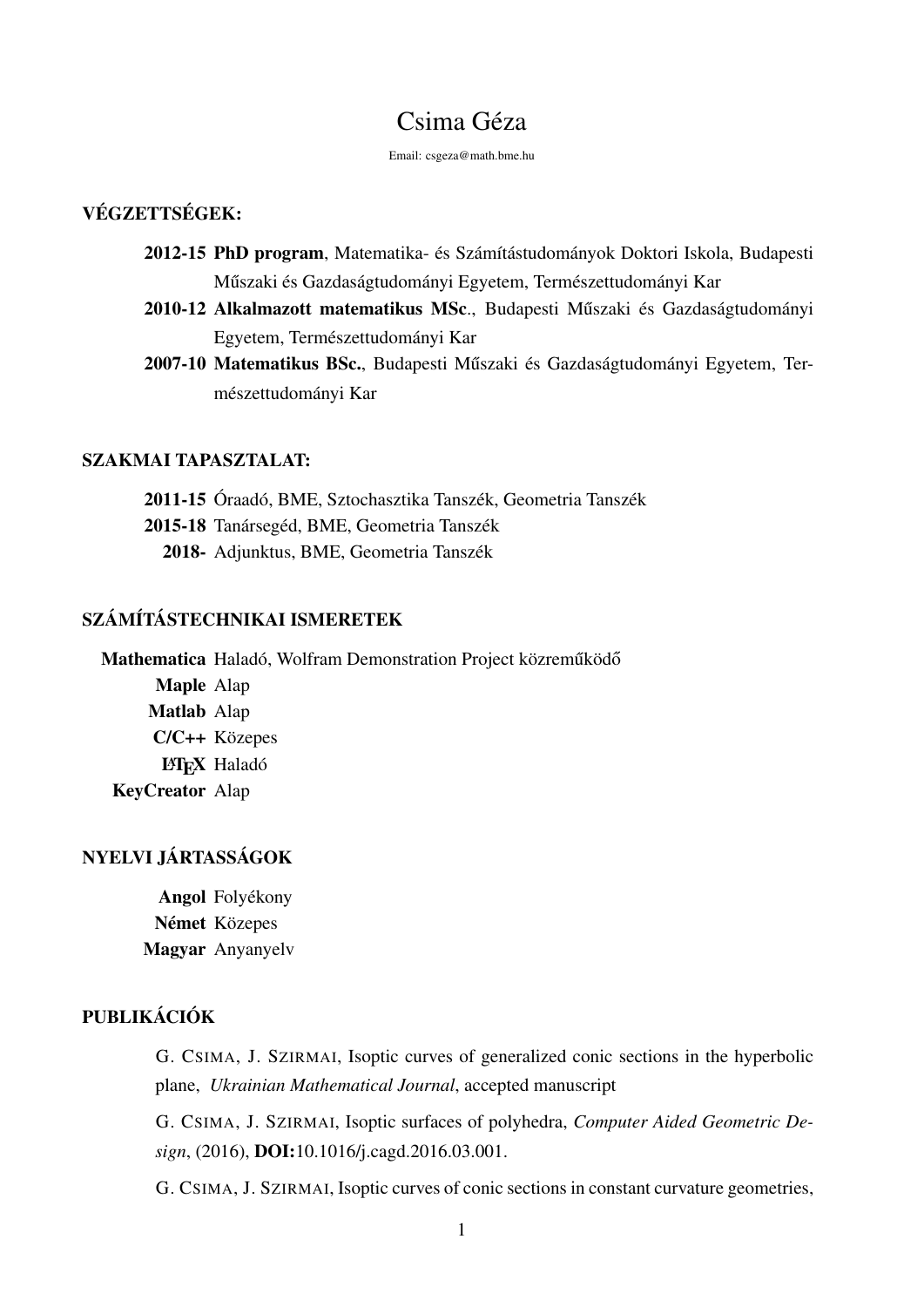*Mathematical Communications*, Vol 19, No 2 (2014), 277-290.

G. CSIMA, J. SZIRMAI, On the isoptic hypersurfaces in the n-dimensional Euclidean space, *KoG (Scientific and professional journal of Croatian Society for Geometry and Graphics)* 17, 2013 pp 53–57.

G. CSIMA Isoptic curves of generalized conic sections in hyperbolic geometry, isoptics in the Euclidean space. *Proceedings of the PhD Conference organized by the Doctoral School of Mathematics and Computer Science Budapest University of Technology and Economics, in the framework of TÁMOP-4.2.2.B-10/1–2010-0009* (2013) 51–55.

G. CSIMA, J. SZIRMAI, Isoptic curves to parabolas in the hyperbolic plane, *Pollack Periodica (Mathematics in Architecture and Civil Engineering Design and Education)*, 2012, 7, pp 56-61,

ISBN 978-963-7298-44-8.

G. CSIMA, J. SZIRMAI, Isoptic curves in hyperbolic plane, *Studies of the University of Zilina*, Mathematical Series, 24 (2010), 15-22.

#### WOLFRAM DEMONSTRATION PROJECT

G. CSIMA, J. SZIRMAI, J. TÓTH, Iso-Optic Curve Of The Ellipse. *Wolfram Demonstration Project,*

<http://www.demonstrations.wolfram.com/IsoOpticCurveOfTheEllipse/>

G. CSIMA, J. SZIRMAI, J. TÓTH, Numerical Iso-Optic Curve Of The Ellipse. *Wolfram Demonstration Project,*

<http://www.demonstrations.wolfram.com/NumericalIsoOpticCurveOfTheEllipse/>

G. CSIMA, J. SZIRMAI, J. TÓTH, Iso-Optic Plane Of The Regular Tetrahedron *Wolfram Demonstration Project,*

<http://demonstrations.wolfram.com/IsoOpticPlaneOfTheRegularTetrahedron/>

G. CSIMA, J. SZIRMAI, J. TÓTH, Iso-Optic Curve Of A Regular Polygon *Wolfram Demonstration Project,*

<http://demonstrations.wolfram.com/IsoOpticCurveOfARegularPolygon/>

## KONFERENCIA ELŐADÁSOK

- *Isoptic Curves of Cycloids* ,4th Croatian Conference on Geometry and Graphics (2018), Vodnjan (Peroj)
- *Isoptic curves and surfaces* , 20th Scientific- Professional Colloquium on Geometry and Graphics (2017), Fuzine, (Invited speaker)